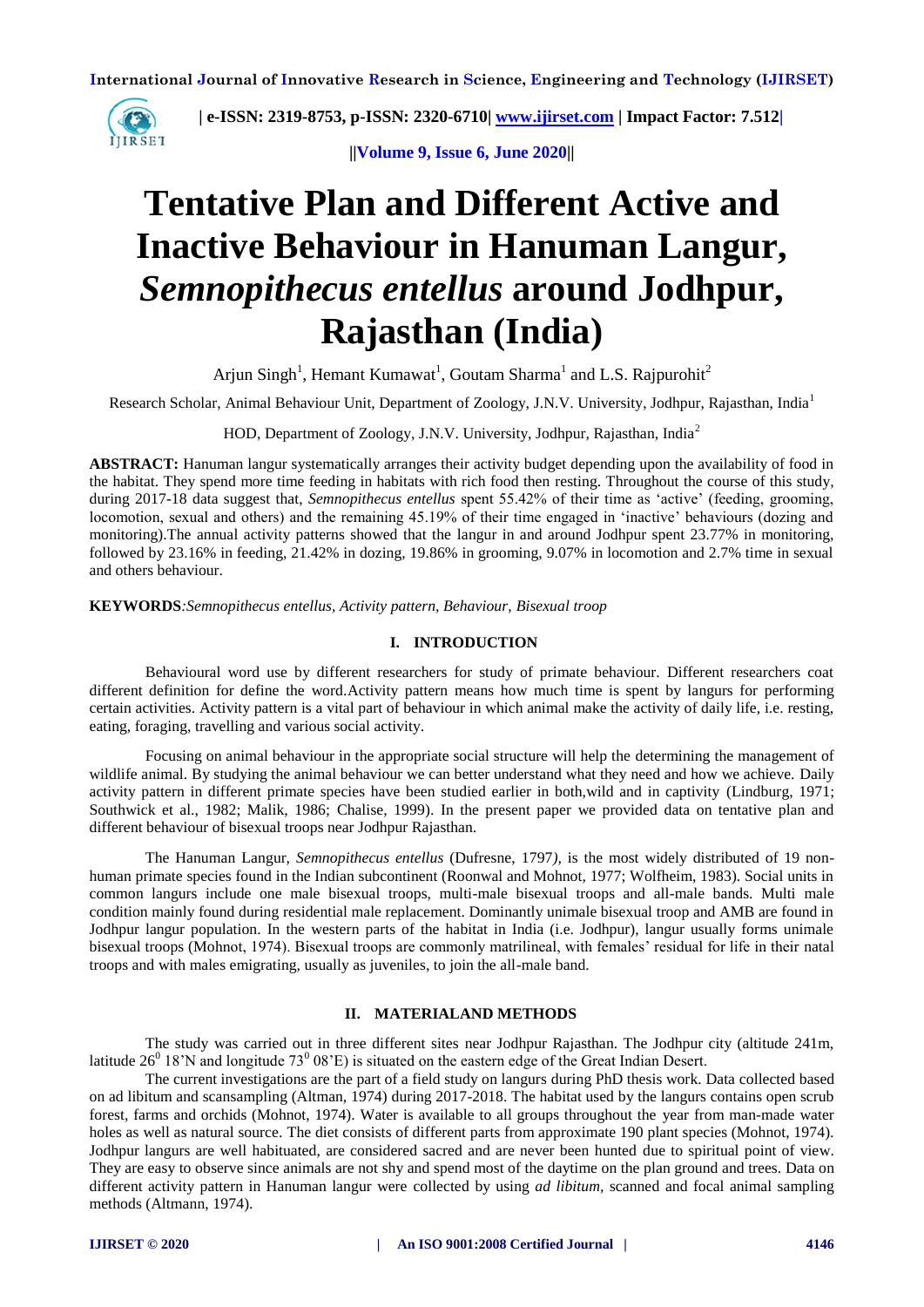

 **| e-ISSN: 2319-8753, p-ISSN: 2320-6710| [www.ijirset.com](http://www.ijirset.com/) | Impact Factor: 7.512|**

# **||Volume 9, Issue 6, June 2020||**

#### **III. OBSERVATION AND RESULTS**

#### **Tentative Plan of Active during day time**

Entellus are usually more active in the early morning time and evening. And less so at noon and in the afternoon. Both on the ground and in trees a favourite resting position is to sit on its sub caudal pods, with the tail hanging limp or stretched on the ground behind, the hind legs stretched out in front and raised, resting on some support. In winter, however, they are comparatively more active at midday and in the afternoon (Ali et al., 2019).

The locomotion activity of langur's fluctuation base on resource availability. If the availability of food in higher in particular area then locomotion is less in troop and if food is less available then area of fundamental niche in higher as compare to other troops.

#### **Activity pattern of Hanuman langur**

Activity pattern means how much time is spent performing certain activities. Activity pattern is an essential part of behaviour in which animal perform the activity of daily life, i.e. resting, eating, foraging, travelling and various social activity.

The observation made day time for observation of various activity pattern of focal group. All behaviors were recorded daily per focal animal for 30 minutes. Incidences of aggression, coalitions, scrounging, and food sharing was recorded continuously; all other behaviors were recorded at 1-min intervals using focal sampling. The percentage of each activity/behavior was obtained as follows:

Percentage of activity =  $(n1*100)/N$ 

Where n1 is the number of scans in which each activity was recorded.

N- Total number of sampling.

Percentage of the total activities are calculated for each activity.

Observation made by two broad behavioural categories:-

- (i) Inactive behaviour including resting, alert and sleeping
- (ii) Active Behaviour including locomotion, feeding, grooming and other activity.

#### **Annual distribution of activity**

Total time spent by Hanuman langur in inactive behaviour by troop B-01 is 46.21%, troop B-04a is 41.3%, and troop B-06 is 48.09. Duration of time spent by langur in active behaviour by troop B-01 is 53.79%, troop B-04a is 58.7%, and troop B-06 is 51.91 (Table 1 & Figure 1, 2 and 3).

# **Table 1: Annual distribution of main activities in the bisexual troops of Hanuman langur during 2017-18 (activity mean value)**

| <b>Broad</b>     | <b>Activities</b> | Percentage of total activity (%) for Bisexual troops |            |            |
|------------------|-------------------|------------------------------------------------------|------------|------------|
| behavioural      |                   | Troop B-01                                           | Troop B-4a | Troop B-06 |
| categories       |                   |                                                      |            |            |
| <b>Inactive</b>  | Dozing            | 22.10                                                | 19.19      | 22.99      |
| behaviour        | <b>Monitoring</b> | 24.11                                                | 22.11      | 25.10      |
| <b>Active</b>    | Feeding           | 22.30                                                | 25.10      | 22.10      |
| <b>behaviour</b> | <b>Grooming</b>   | 20.19                                                | 19.10      | 20.30      |
|                  | <b>Locomotion</b> | 9.00                                                 | 11.20      | 7.01       |
|                  | and<br>Sexual     | 2.30                                                 | 3.30       | 2.50       |
|                  | others            |                                                      |            |            |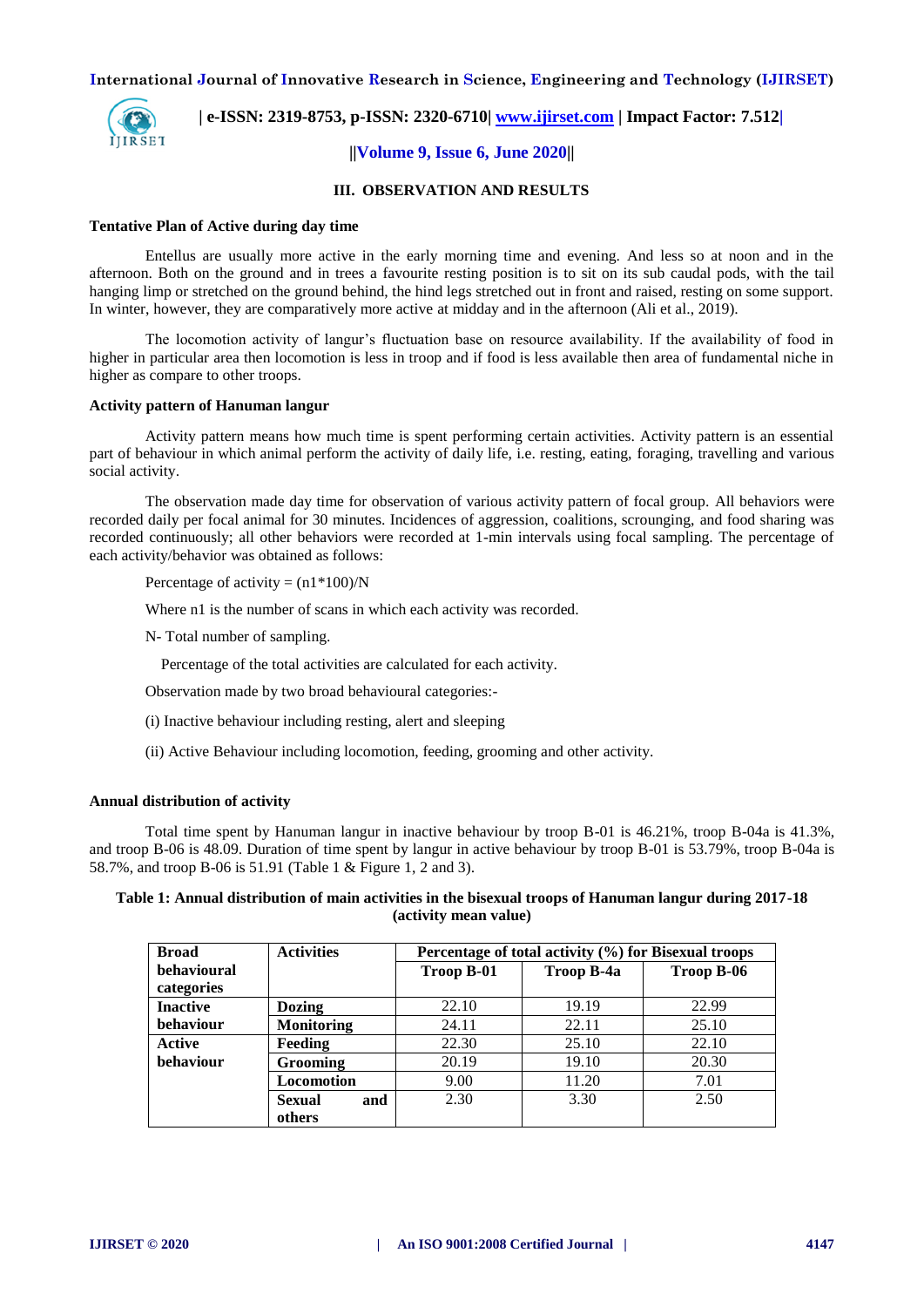

 **| e-ISSN: 2319-8753, p-ISSN: 2320-6710| [www.ijirset.com](http://www.ijirset.com/) | Impact Factor: 7.512|**

**||Volume 9, Issue 6, June 2020||** 



**Figure 1: Graph showing the annual distribution of main activities in the bisexual troops of Hanuman langur**

# **Dozing**

Time spent in dozing was found highest in troop B-06 (22.99%) followed by troop B-01 (22.10%) and troop B-4a (19.19%).

# **Monitoring**

Time spent in monitoring was found highest in troop B-06 (25.10%) followed by troop B-01(24.11%) and troop B-4a (22.11%).

#### **Feeding**

Time spent in feeding was found highest in troop B-04a (25.10%) followed by troop B-01(22.30%) and troop B-06 (22.10%).

## **Grooming**

Time spent in grooming was found highest in troop B-06 (20.30%) followed by troop B-01(20.19%) and troop B-04a (19.10%).



**Figure 2: Graph showing the percentage of time spent by** *Semnopithecus entellus*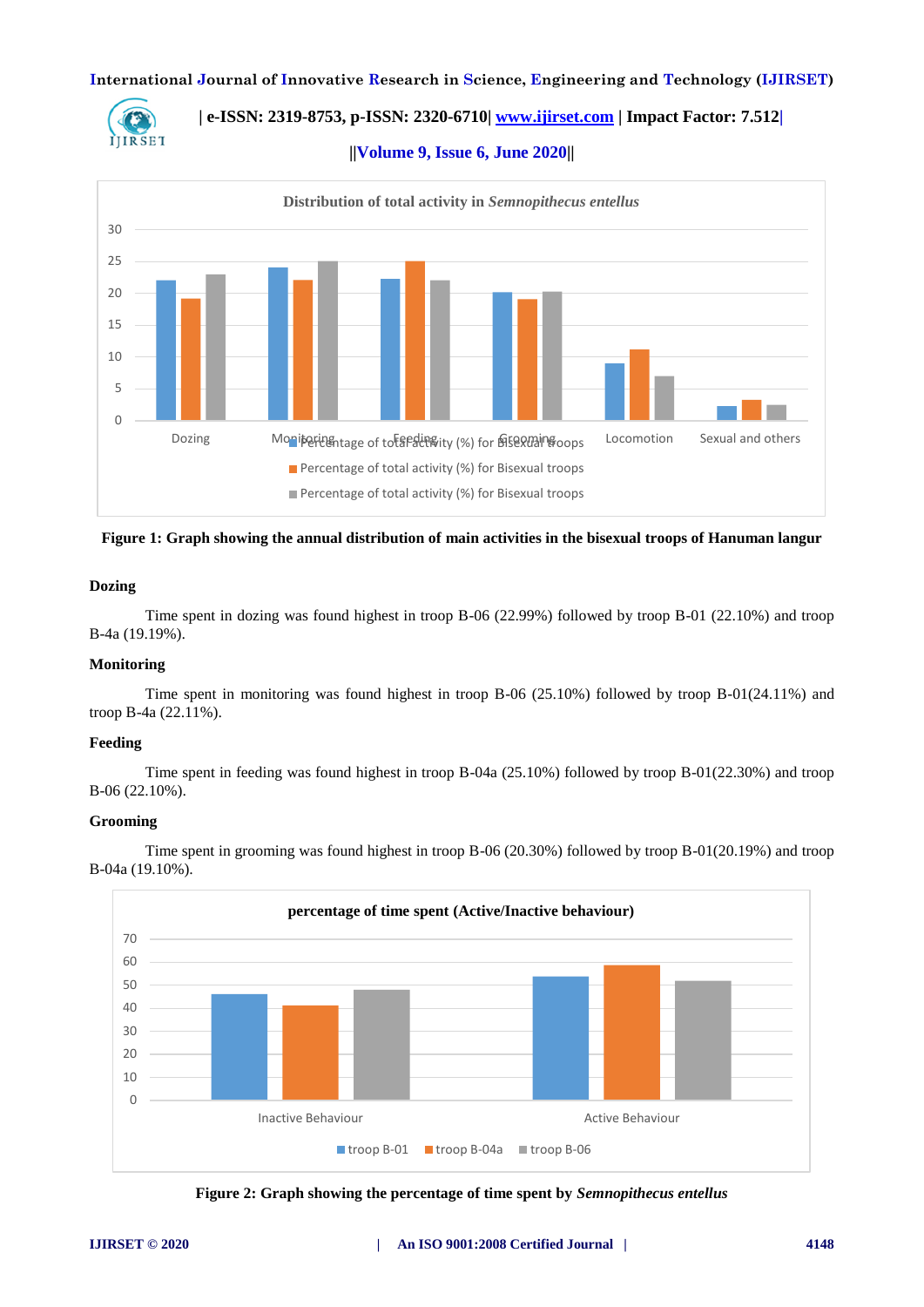

 **| e-ISSN: 2319-8753, p-ISSN: 2320-6710| [www.ijirset.com](http://www.ijirset.com/) | Impact Factor: 7.512|**

**||Volume 9, Issue 6, June 2020||** 

#### **Locomotion**

Time spent in Locomotion was found highest in troop B-04a (11.20%) followed by troop B-01 (09.00%) and troop B-06 (07.01%).

# **Sexual and others**

Time spent in sexual and other activities was found highest in troop B-04a (03.30%) followed by troop B-06 (02.50%) and troop B-01 (02.30%).



**Figure 3: Different behaviour shows by** *Semnopithecus entellus*

# **IV. DISCUSSION**

An assessment of the results obtained in this study with other studies of *Semnopithecus entellus* is difficult because of differences in sampling techniques employed by different researches during a different time. However, it does appear that entellus spend more time about 55.42 % in active behaviour (including 23.16% in feeding, 19.86% in grooming, 9.07% in locomotion and 2.7% in sexual and others) and 45.19% in inactive behaviour (including 21.42% in dozing and 23.77% in monitoring) as found in the present study. Kumawat (2018) found out of total time 20.11% in feeding, 26.29% in dozing, 22.11% in monitoring, 20.19% in grooming, 9.0% in locomotion and 2.30% time in sexual and others activity spent by langurs.

Langurs in the forested environments spend 30 to 60% of their activity in feeding (Yoshiba, 1967). Of the total daily activity, feeding at Simla was 40% (Sugiyama, 1976) and at Singer 30% (Oppenhimer, 1973; 1977).

In *Macaca radiata,* the general pattern appears to be the same as in *Macaca mulatta*. Rahman and Parthasarthy (1969) studied in this species about 50% ofthe time is spent in sleeping and grooming, 40% in feeding and 10% inlocomotion. While daily activity budget of *Presbytis thomasi* of north Sumatrashowed that resting in the most common activity (54 to 66%) followed by feeding(24 to 40%) and movement (6 to 9%). Parallel results were obtained by Post(1981) for yellow baboons, by Harding (1976) and Rose (1977) for *Papio anubis*.

These results suggest that Hanuman langur systematically arrange their activity budget depending upon the availability of food in the habitat. They spend more time feeding in habitats with rich food then resting. In habitats with reduced food availability, they spend more time resting then feeding to maintain the balance between energy demand and energy supply for different activities.